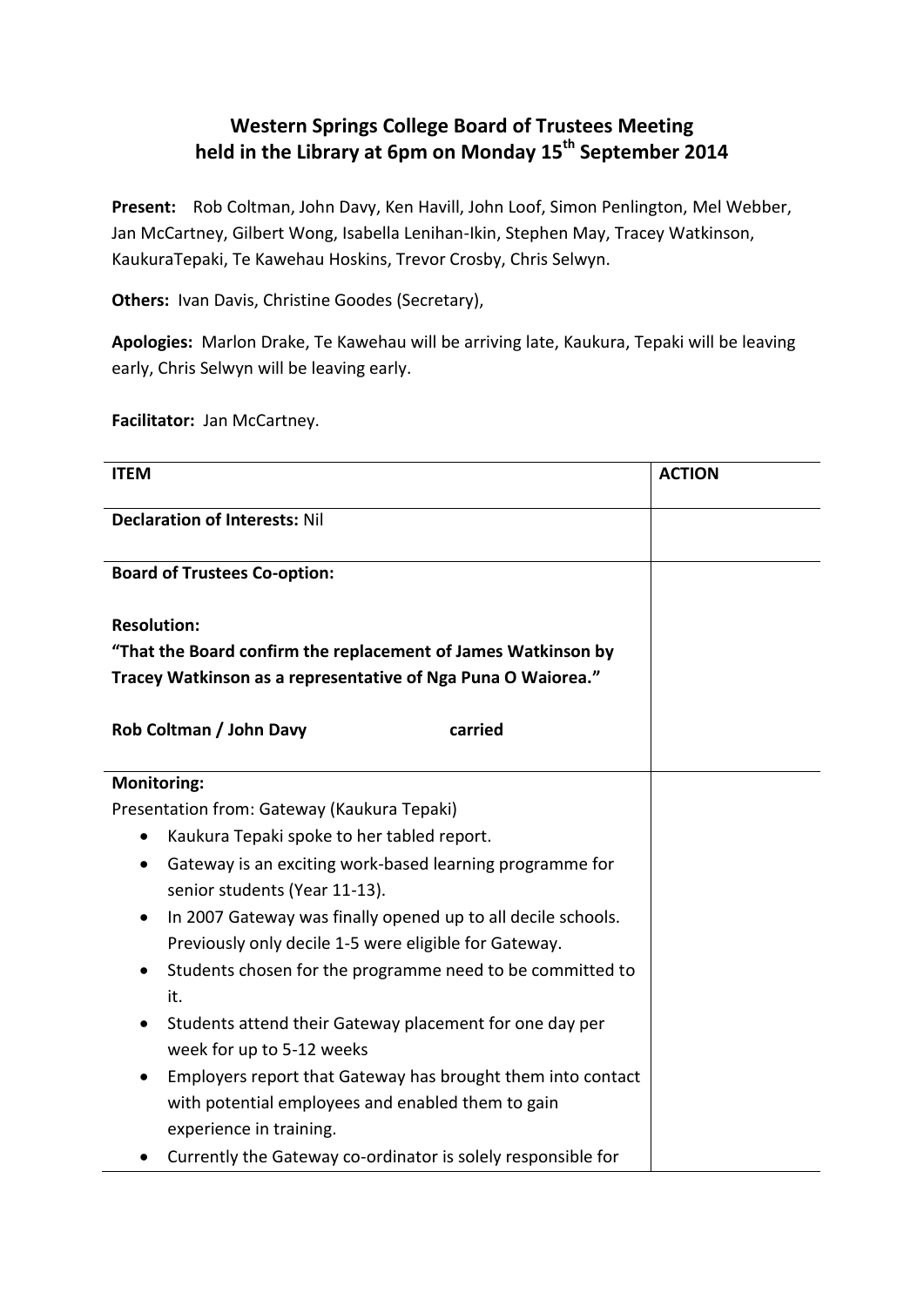| the development and implementation of the programme.<br>However, the support that Margaret Ruland gives along with                                                                                                                                       |  |
|----------------------------------------------------------------------------------------------------------------------------------------------------------------------------------------------------------------------------------------------------------|--|
| subject teachers and Ruth Roberts make the job so much<br>easier.                                                                                                                                                                                        |  |
| Jan McCartney thanked Kaukura for her report.                                                                                                                                                                                                            |  |
| <b>Strategic Decision:</b><br><b>School Redevelopment</b>                                                                                                                                                                                                |  |
| <b>Resolution:</b><br>6.45pm: "Rob Coltman asked that the meeting move into committee to<br>protect the confidentiality of a draft report from ChanceryGreen."<br>Rob Coltman / Simon Penlington<br>carried                                              |  |
| <b>Resolution:</b>                                                                                                                                                                                                                                       |  |
| 8.25pm: "The report having been discussed, Rob Coltman asked<br>that the meeting move out of committee."                                                                                                                                                 |  |
| Simon Penlington / Mel Webber<br>carried                                                                                                                                                                                                                 |  |
| <b>Resolution:</b>                                                                                                                                                                                                                                       |  |
| "That the Board request the Ministry to provide additional resourcing to<br>engage a full time project manager or similar to address property issues<br>arising from the delay in the rebuild and back date this to the end of the<br>first term, 2014." |  |
| Rob Coltman / Gilbert Wong<br>carried                                                                                                                                                                                                                    |  |
| <b>Strategic Decision:</b><br><b>Policy Development</b>                                                                                                                                                                                                  |  |
| <b>Resolution:</b><br>That the Board ratify the draft Drug-Free Policy and Drug-Free<br>Contract.<br>carried<br>Simon Penlington / Stephen May                                                                                                           |  |
| <b>Strategic Discussion &amp; Decision:</b>                                                                                                                                                                                                              |  |
| <b>Female Students in Science</b><br>There has been a decline in female students taking senior                                                                                                                                                           |  |
| Science, in particular, Physics.                                                                                                                                                                                                                         |  |
| Isabella says the curriculum needs to be made more<br>interesting for girls at WSC.                                                                                                                                                                      |  |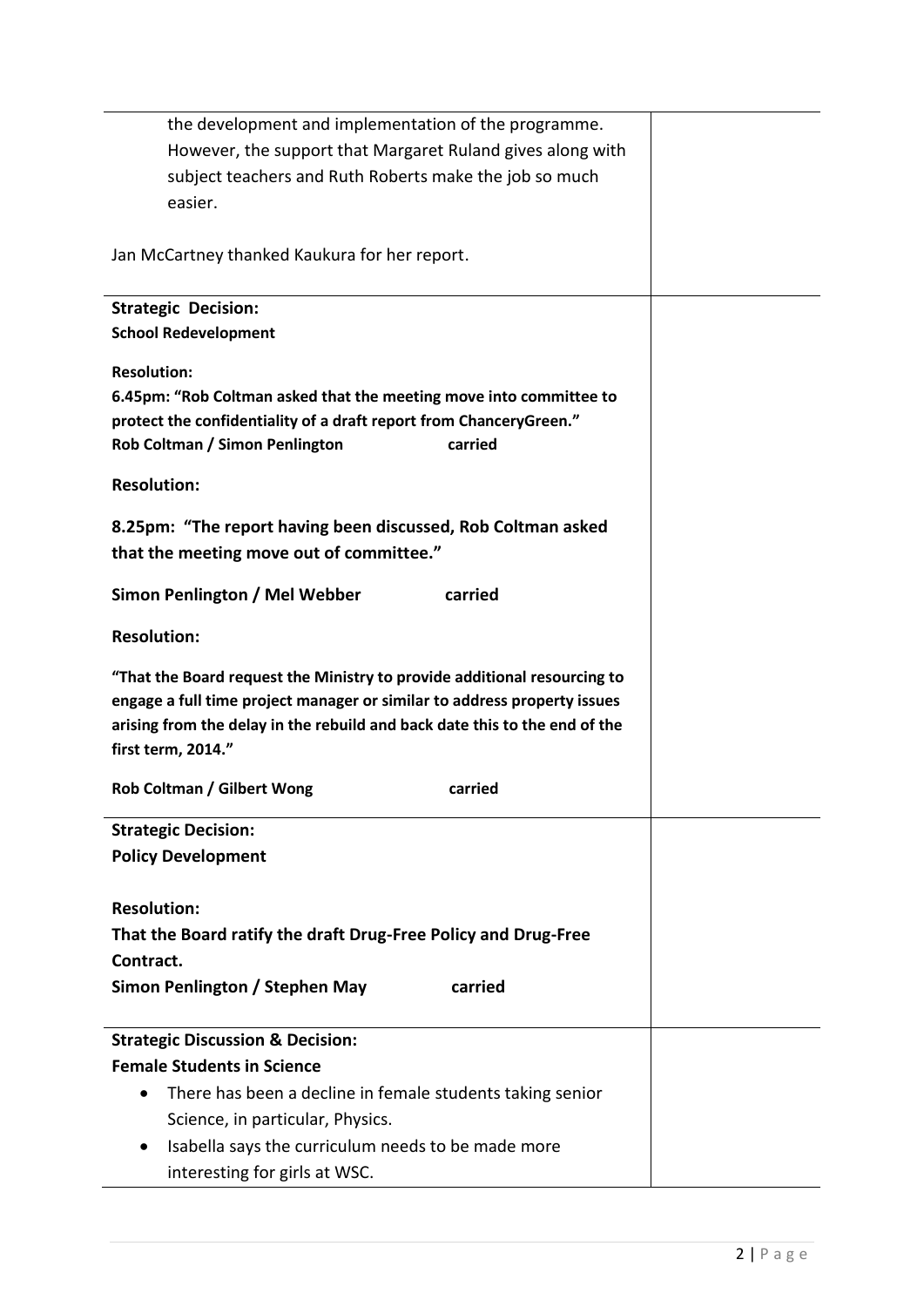- Historical and national data needs to be looked at.
- Ken suggests a review.

## **Resolution:**

**"That the board request the principal to establish a committee to undertake a review of the participation, representation and retention of students taking senior Science subjects, particularly Physics, and making recommendations to the board as required."**

**Rob Coltman / Stephen May carried**

### **Scholarship Review**

- Ken reported that the senior management team has looked at the review and supports all six of the recommendations.
- Following discussion at that meeting, it was not envisaged that there will be a huge increase in the numbers doing Scholarship. Instead, those students doing one Scholarship subject, will do more Scholarship subjects, so ultimately increasing the number of Scholarships. It will take a while before there is an impact and it is envisaged that an increase will take place in 2018.

### **Resolution:**

**"That the Board receive the Scholarship review report."**

### **Ken Havill / Jan McCartney carried**

- Resourcing of Scholarship is to be looked at and brought back to the next board meeting.
- Simon to look at Scholarship students being charged more in their donation as a way to fund teachers who teach Scholarship.

### **Alternative Constitution**

### **Resolution:**

**"That the Board endorse the board composition structure as proposed by the Co-Governance task group."**

**Rob Coltman / Simon Penlington carried**

**Review to be undertaken**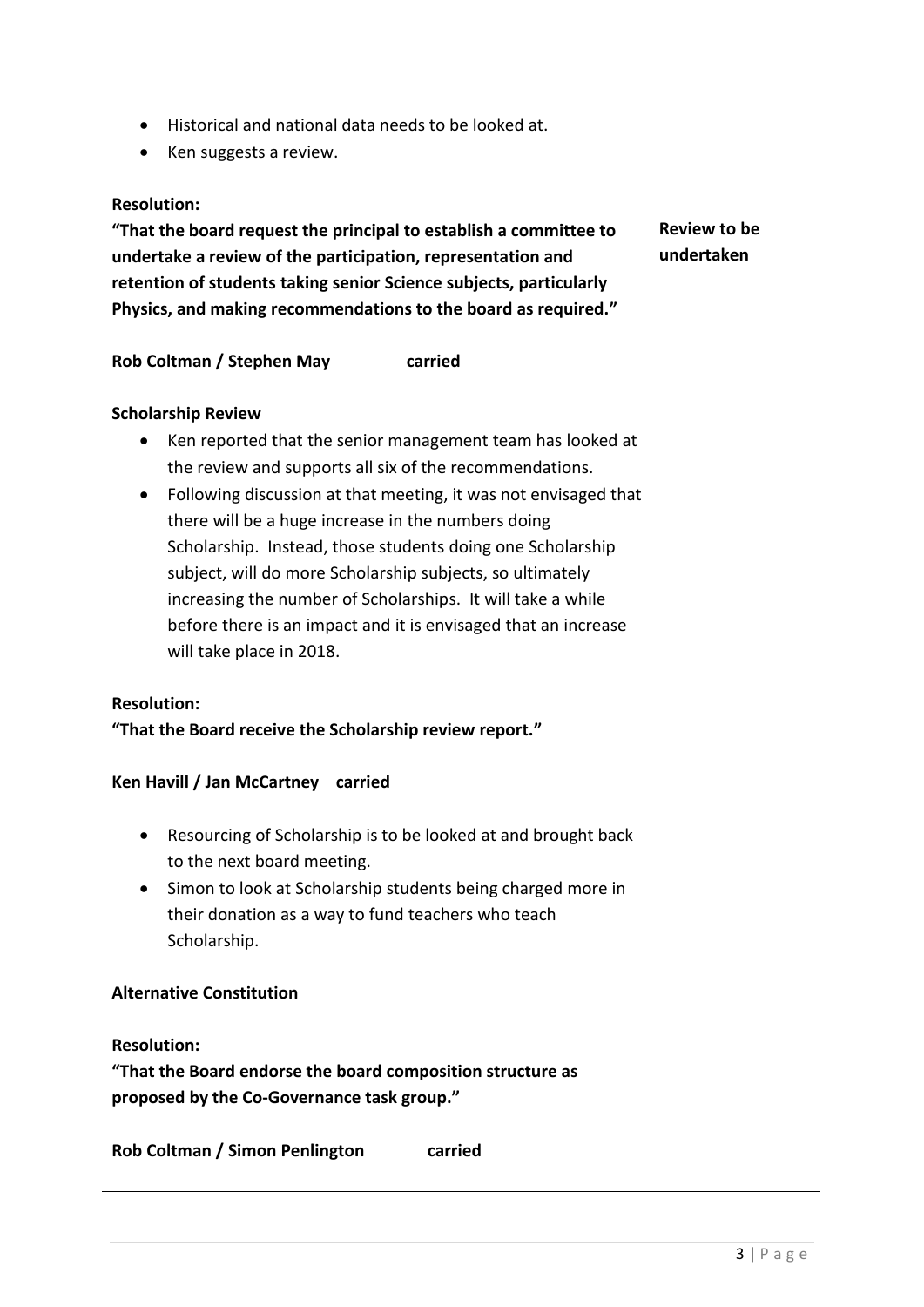| <b>Monitoring:</b>                                                        |  |
|---------------------------------------------------------------------------|--|
| <b>Discipline</b>                                                         |  |
| Ken gave an oral report. The Discipline sub-committee has<br>$\bullet$    |  |
| met once since the last board meeting to reconsider the                   |  |
| extended suspension of a male student. This student was                   |  |
|                                                                           |  |
| reinstated with conditions.                                               |  |
| <b>Finance</b>                                                            |  |
| <b>Resolution:</b>                                                        |  |
| "That the board approve the 2014 budgeted Statement of Financial          |  |
| Position, the minutes of the August Finance Committee Meeting and         |  |
| the June Financial Statement."                                            |  |
|                                                                           |  |
|                                                                           |  |
| Trevor Crosby / John Davy<br>carried                                      |  |
| <b>Identify Agenda Items for Next Meeting:</b>                            |  |
|                                                                           |  |
| Resourcing teachers for Scholarship<br>$\bullet$                          |  |
| Rebuild<br>$\bullet$                                                      |  |
| Mid-term election<br>$\bullet$                                            |  |
|                                                                           |  |
| <b>Administration:</b>                                                    |  |
| <b>Confirmation of Minutes</b>                                            |  |
|                                                                           |  |
| <b>Resolution:</b>                                                        |  |
| "That the board accepts the minutes of the July board meeting."           |  |
|                                                                           |  |
| carried                                                                   |  |
| <b>Rob Coltman / Gilbert Wong</b>                                         |  |
| <b>Resolution:</b>                                                        |  |
|                                                                           |  |
| "That the board accepts the inwards and outwards correspondence           |  |
| from the September 15 meeting."                                           |  |
|                                                                           |  |
| Jan McCartney / Stephen May<br>carried                                    |  |
|                                                                           |  |
| There has been no response from the Minister in regard to Te<br>$\bullet$ |  |
| Kawehau's letter.                                                         |  |
|                                                                           |  |
|                                                                           |  |
|                                                                           |  |
|                                                                           |  |